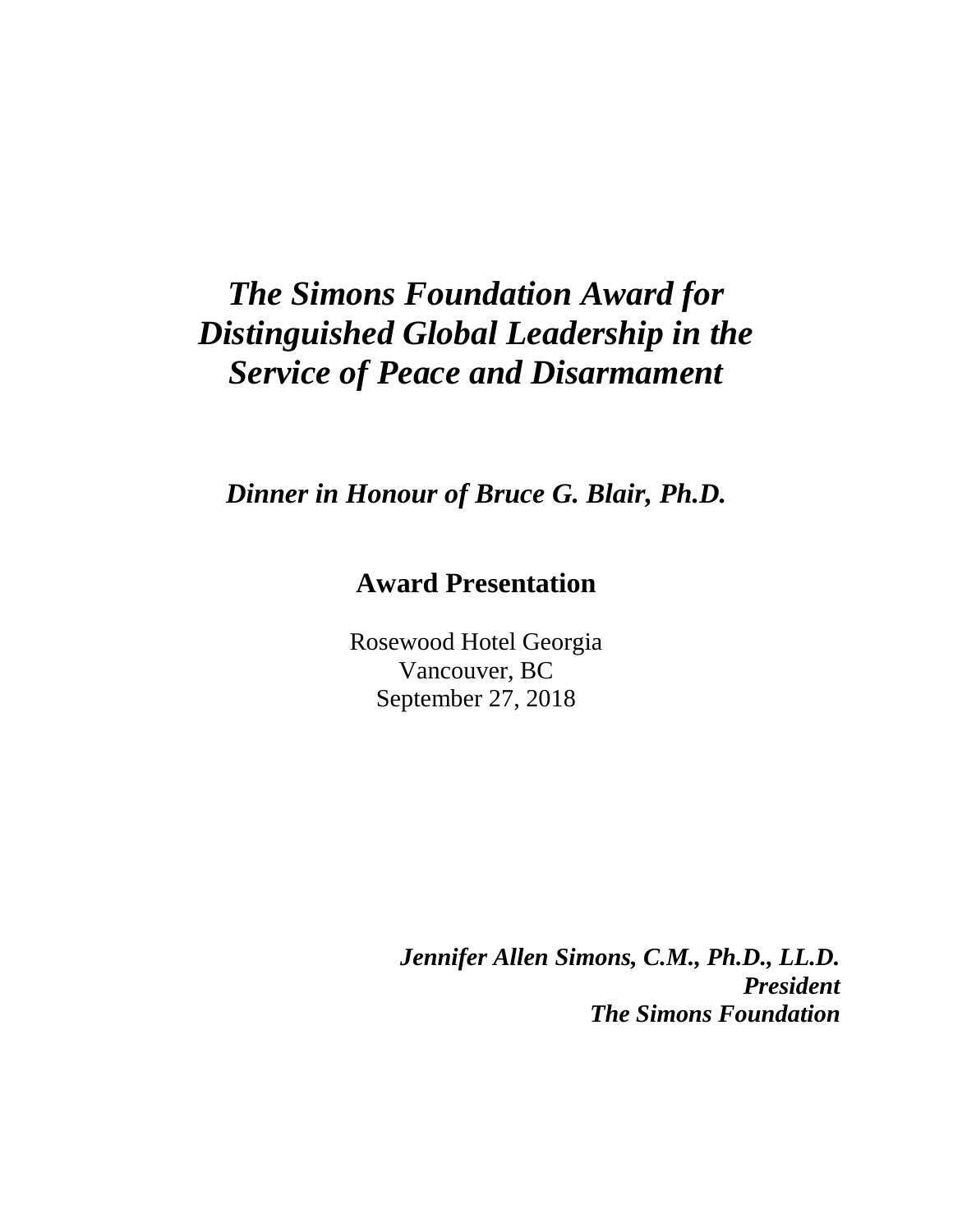*The Simons Foundation Award for Distinguished Global Leadership in the Service of Peace and Disarmament* is presented to an individual who has made an outstanding contribution in shaping a more peaceful and just world.

We chose the First Nations symbol of The Shaper as its Award – a work of art by Susan Point, renowned Salish sculptor who works primarily with glass.

She created a Special Edition for The Simons Foundation – a human figure holding up the Earth. The Thunderbirds support the human figure whose hands they shape. The Earth, in turn, has a body which supports both the Thunderbirds and the human figure. Inside the Earth are two Thunder Lizards.

This work, Susan Point says, conveys the notion that all life is inter-related and that the human being – 'The Shaper" of this world – must always be guided by this fact if he or she is to be a good caretaker of life and the planet.

She says that humans "mold and make…. The Thunderbird is their protector, the most powerful of all spirits in our Salish legacy. Many legends," she says, "tell of how the Thunderbird has saved 'the people' from natural disaster."

We chose *The Shaper* as our Award because our definition of a Distinguished Global Leader is a person who **shapes and creates** the environment; a person whose leadership skills involve foresight and imagination; a leader who creates the blueprint, the guidelines; who develops and advances the path to a safer, more just, humane world.

Bruce G. Blair most truly deserves this Award – a man with insider experience and technical knowledge of nuclear weapons systems, who became convinced "that the use of nuclear weapons was inevitable if they were not eliminated completely,"  $\frac{1}{1}$  and that the consequences to humanity would be so devastating that the world would never recover.

Bruce – I believe - is the foremost global authority on nuclear security, a specialist in nuclear forces and their command and control systems, and expert on United States and Russian security policies.

He is a rigorous researcher and scholar, an author, an activist – an indefatigable man with a mission.

Bruce's expertize and his credibility was attained from practical knowledge of the systems from the ground up – *actually, from the underground –* where, as a nuclear launch operations officer, he was responsible for some two hundred Minuteman Intercontinental Ballistic Missiles at a United States Strategic Command Centre in Montana.

Bruce emerged from his two-year stint<sup>2</sup> haunted by the spectre of an accidental, mistaken, malicious, or deliberate launch of nuclear weapons. And he was armed with the knowledge of how it could accomplished – the knowledge of the shortcomings of the system - how it could be

 $\overline{a}$ 

<sup>&</sup>lt;sup>1</sup> Email to JAS 14 September 2018

<sup>2</sup> 1972-74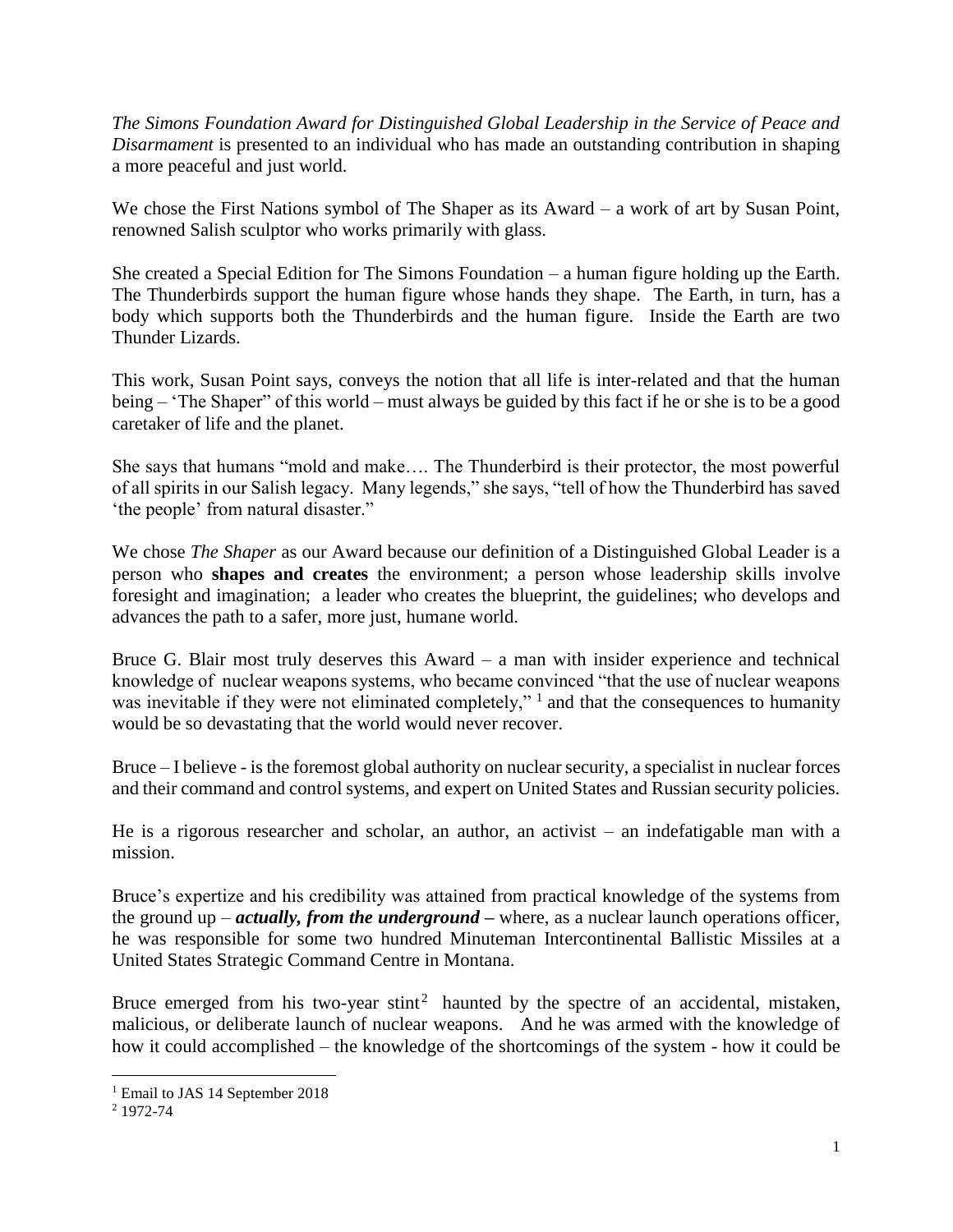manipulated; and also the knowledge that "the time constraints imposed on the nuclear decisionmaking in the system  $\ldots$  would leave little option but to launch.<sup>3</sup>

When he alerted his former Air Force superiors "he was met with indifference" and in some cases "hostility."<sup>4</sup>

Bruce relentlessly pursued his research and promotion of findings in order to secure the nuclear weapons command and control systems. He continued to find shortcomings which included critical instances of overreach by Air Force personnel.

During his tenure as Project Director at the United States Congressional Office of Technology Assessment, he was directed by Congressional Committees to write a detailed analysis of the command-and-control systems for nuclear weapons.<sup>5</sup> The Report was immediately classified at the highest level of secrecy so that neither Bruce nor the Congressional Committees which had commissioned it, could have access to it.

Bruce told me that for many years he believed that nuclear weapons served a role as a deterrent. His concern was that they be made safe – that the command and control systems be secure.

It wasn't until the late 1990s that he began to think about the possibility of a world without nuclear weapons. As he continued his research and the dissemination of his findings, his concern grew because of evidence of global proliferation of nuclear weapons programmes; because of unguarded weapons in the former Soviet Union; the emergence of cyber dangers, and attempts by terrorists to acquire nuclear weapons and nuclear material. He ultimately came to the conclusion *that nuclear weapons would be used;* and that *the world would be safe from nuclear catastrophe only with their complete elimination*.

In order to make nuclear and global affairs issues accessible to the public, Bruce created multiple media vehicles and milieus to disseminate his research and knowledge. In the early 2000s he founded the World Security Institute, and established offices in Washington, Moscow, Beijing, Brussels and Cairo. He published information on the issues in Russia, China, and the Middle East in the languages of these countries. He was Executive Producer of documentaries for the cinema and television, and the Executive Producer of weekly television series. He is the author of numerous books and articles on security issues, and briefs lawmakers, and is interviewed on radio and television, on the critical issues as they emerge.

In 2007, he co-founded Global Zero which has just released a counter - an alternative - to the latest U.S. Nuclear Posture Review - a superb and important body of work which has already been much acclaimed - authored by our Awardee, and which he is in the process of promoting in the U.S. State Department, to members of the U.S. Congress and to the media. And nearing completion is the Global Zero Action Plan, a technical detailed blueprint of concrete steps for the phased total elimination of nuclear weapons by 2030.

 $\overline{a}$ 

<sup>3</sup> Andrew Cockburn, *How to Start a Nuclear War: The Increasingly direct road to ruin* 

*htttps://harpers.org/blog/2018/09/how-to-start-a-nuclear-war/*

 $4$ -ibid-

<sup>5</sup> https://paw.princeton.edu/print/173841